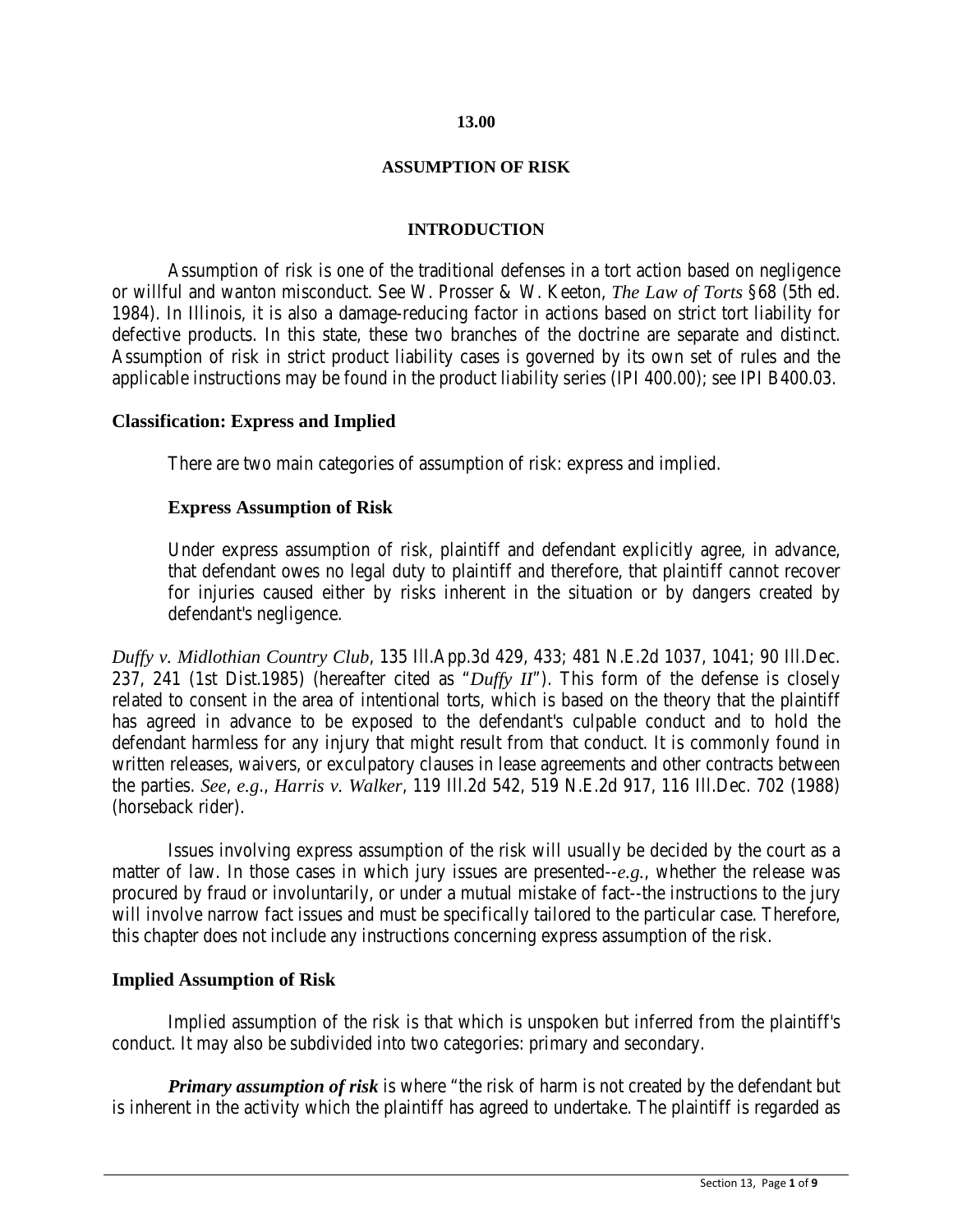tacitly or impliedly agreeing to take his own chances such as where he accepts employment knowing that he is expected to work with a dangerous horse." *Clark v. Rogers*, 137 Ill.App.3d 591, 594; 484 N.E.2d 867, 869; 92 Ill.Dec. 136, 138 (4th Dist.1985). *Accord*: *Duffy II*, 135 Ill.App.3d at 433, 481 N.E.2d at 1041, 90 Ill.Dec. at 241. At one time the courts referred to these as the "ordinary risks" of the employment. *Burnett v. Caho*, 7 Ill.App.3d 266, 275; 285 N.E.2d 619, 626 (3d Dist.1972).

In this sense, primary assumption of risk is not really a defense to the defendant's negligence. Instead, it acts to negate liability on the ground that the defendant has no legal duty to protect the plaintiff from certain hazards. Therefore, like express assumption of risk, this form of the doctrine acts as a complete bar to recovery by the plaintiff. In Illinois, primary assumption of risk is recognized only in situations in which (1) the plaintiff is the defendant's employee or (2) there is some other contractual relationship between the parties under which the plaintiff's duties involve exposure to an inherent hazard. *Barrett v. Fritz*, 42 Ill.2d 529, 533-534, 248 N.E.2d 111, 115 (1969); *O'Rourke v. Sproul*, 241 Ill. 576, 89 N.E. 663 (1909); *Conrad v. Springfield Consol. Ry. Co.*, 240 Ill. 12, 88 N.E. 180 (1909); *B. Shoninger Co. v. Mann*, 219 Ill. 242, 76 N.E. 354 (1905); *Hensley v. Hensley*, 62 Ill.App.2d 252, 210 N.E.2d 568 (5th Dist.1965). It applies only to "ordinary" risks *not* created by the defendant's negligence. *See Burnett v. Caho*, 7 Ill.App.3d 266, 275; 285 N.E.2d 619, 626 (3d Dist.1972). (For convenience, we will refer to the defendant in these cases as the "employer." This term is usually applicable in the contractual relationship cases, as well as in the employer-employee cases, because the plaintiff has been hired as an independent contractor to perform certain work for the defendant.)

*Secondary assumption of risk* refers to the situation where the plaintiff is aware of and appreciates a danger that has been created by the defendant's negligence or other fault, but the plaintiff nevertheless voluntarily proceeds to encounter it. *Duffy II*, *supra*. Functionally, it is similar to contributory negligence; it is fault-based. *Id.*; *see* Kionka, *Implied Assumption of Risk: Does It Survive Comparative Fault?*, 1982 S.I.U.L.J. 371.

Prior to the adoption of comparative negligence in Illinois, risks created by the employer's negligence were referred to as "extraordinary risks." *Burnett v. Caho*, 7 Ill.App.3d 266, 275; 285 N.E.2d 619, 626 (3d Dist.1972). There was some confusion in the case law as to whether an employee or contracting party could assume such risks and therefore whether this defense was available as to those risks. *Compare Stone v. Guthrie*, 14 Ill.App.2d 137, 148-150; 144 N.E.2d 165, 170 (3d Dist.1957), and *Burnett v. Caho*, 7 Ill.App.3d 266, 275; 285 N.E.2d 619, 626 (3d Dist.1972), with *Mack v. Davis*, 76 Ill.App.2d 88, 98; 221 N.E.2d 121, 126 (2d Dist.1966). As a practical matter, however, it made little difference, since the same conduct by the plaintiff was also contributory negligence, which (like assumption of risk) was also a complete bar to plaintiff's recovery.

After the adoption of comparative negligence in *Alvis v. Ribar*, 85 Ill.2d 1, 421 N.E.2d 886, 52 Ill.Dec. 23 (1981), it became important to distinguish clearly between primary and secondary assumption of risk (or "ordinary" and "extraordinary" risks). *Duffy II*, *supra*. The distinction is that primary assumption of risk--which excuses an employer from any duty to the plaintiff with respect to certain risks--appears to remain a complete defense. *Id*. Secondary assumption of risk, however, is merely another form of plaintiff's negligence. With the adoption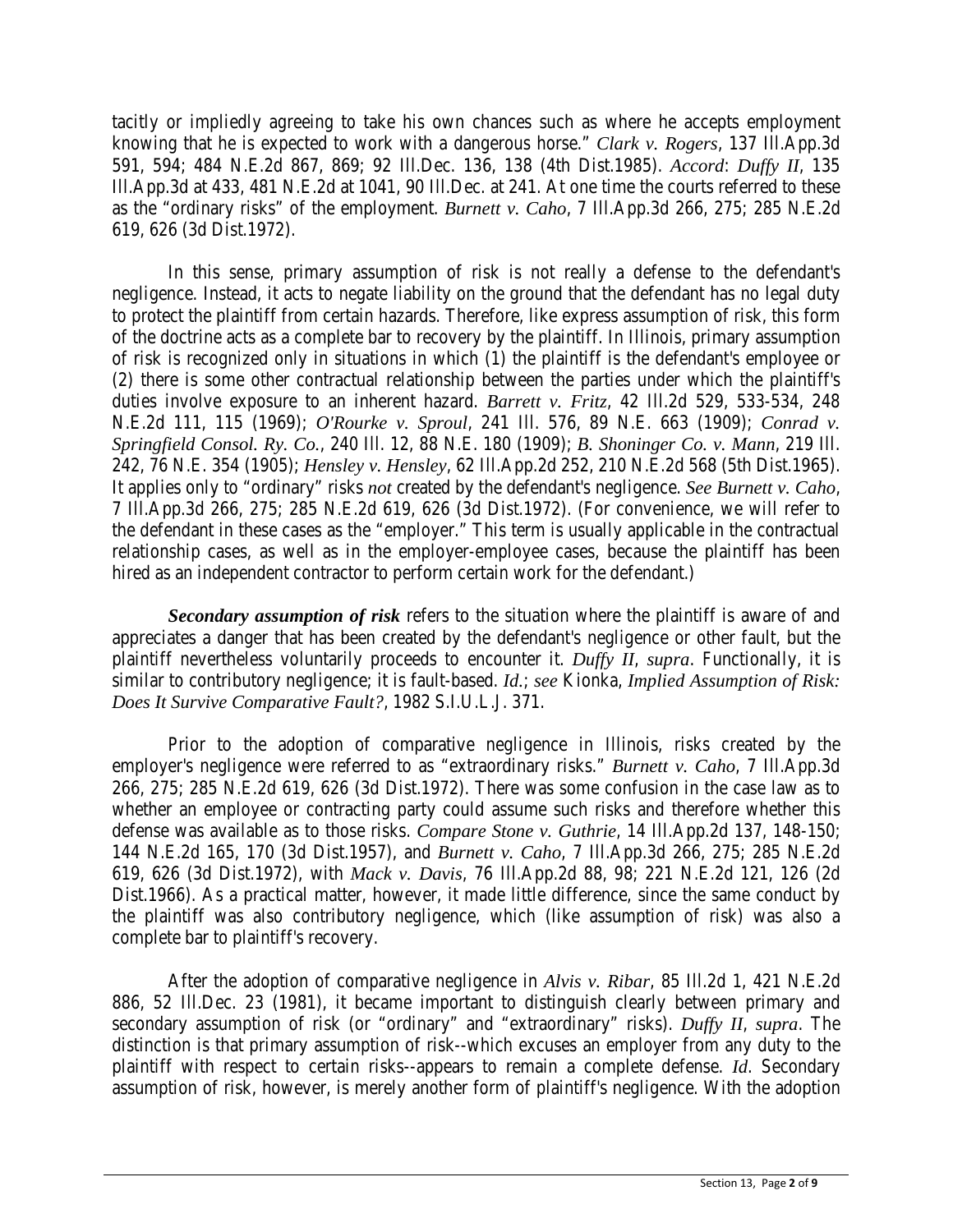of comparative negligence, to the extent that secondary assumption of risk has any vitality, it becomes merely another form of comparative (damage-reducing) fault. *Id*. Therefore, no separate instructions are necessary if the defense asserted is that the plaintiff voluntarily encountered defendant's negligently-created risk. The IPI instructions on contributory negligence, issues, burden of proof, damages, and forms of verdict can either be adapted or used as is, depending on whether the trial court rules that the term "assumption of risk" should be used or not. The instructions in this chapter should not be used in such cases. The instructions in this chapter are applicable only if there is a claim that the plaintiff assumed an inherent risk, not created by the defendant's fault, in an employment or contractual undertaking.

# **Primary Assumption of Risk**

Primary assumption of the risk is an affirmative defense. *Perschall v. Raney*, 137 Ill.App.3d 978, 985; 484 N.E.2d 1286, 1290; 92 Ill.Dec. 431, 435 (4th Dist.1985). The defendant has the burden of proof on each of four elements: (1) that the danger was not created by the defendant's negligence, but is normally incident to, or inherent in, the employment or contractual activity; (2) that the plaintiff voluntarily encountered the danger; (3) that the plaintiff was fully aware of, understood, and appreciated the danger; and (4) that the danger was the cause of the plaintiff's injury. *Stone v. Guthrie*, 14 Ill.App.2d 137, 148-150; 144 N.E.2d 165, 170 (3d Dist.1957); *Chaplin v. Geiser*, 79 Ill.App.3d 435, 398 N.E.2d 628, 631; 34 Ill.Dec. 805, 808 (2d Dist.1979).

*Inherent Danger*. The law does not recognize the master's negligence as being an ordinary and usual risk incident to the employment. *Stone v. Guthrie*, 14 Ill.App.2d 137, 148; 144 N.E.2d 165, 170 (3d Dist.1957). Nor does an employee assume the risk of injury arising from the incompetence of a fellow servant. *Burnett v. Caho*, 7 Ill.App.3d 266, 275; 285 N.E.2d 619, 626 (3d Dist.1972).

*Voluntary Exposure.* The doctrine is available only against a plaintiff who "voluntarily exposes himself to a '*specific*, known risk.' Thus the doctrine ... is 'not a preclusion of recovery against a plaintiff whose occupation inherently involves *general* risks of injury.' " *Chaplin v. Geiser*, 79 Ill.App.3d 435, 398 N.E.2d 628, 631; 34 Ill.Dec. 805, 808 (2d Dist.1979), citing *Court v. Grzelinski*, 72 Ill.2d 141, 379 N.E.2d 281, 19 Ill.Dec. 617 (1978). Thus, the risks of falling after stepping on a dog's toy left lying on the floor was not a specific, known risk of a housekeeper's job. *Chaplin v. Geiser*, *supra*. But the doctrine was applied to a housekeeper who fell down a flight of stairs after tripping on a rug on the landing. In that case, the court said that the plaintiff knew of the danger from the rug and the risk involved in the use of the landing and stairs were normally incident to her employment. *Coselman v. Schleifer*, 97 Ill.App.2d 123, 239 N.E.2d 687 (2d Dist.1968).

Ordinarily, an employee who enters into an employment situation with knowledge of an inherent danger is presumed to have encountered that hazard voluntarily. *Chicago & E.I.R. Co. v. Heerey*, 203 Ill. 492, 495; 68 N.E. 74, 75 (1903). Mere economic duress does not vitiate the voluntariness. However, the voluntary character of the plaintiff's actions may be negated by a showing that the plaintiff "was induced by his employer to believe that a change would be made." *Camp Point Mfg. Co. v. Ballou*, 71 Ill. 417, 420 (1874).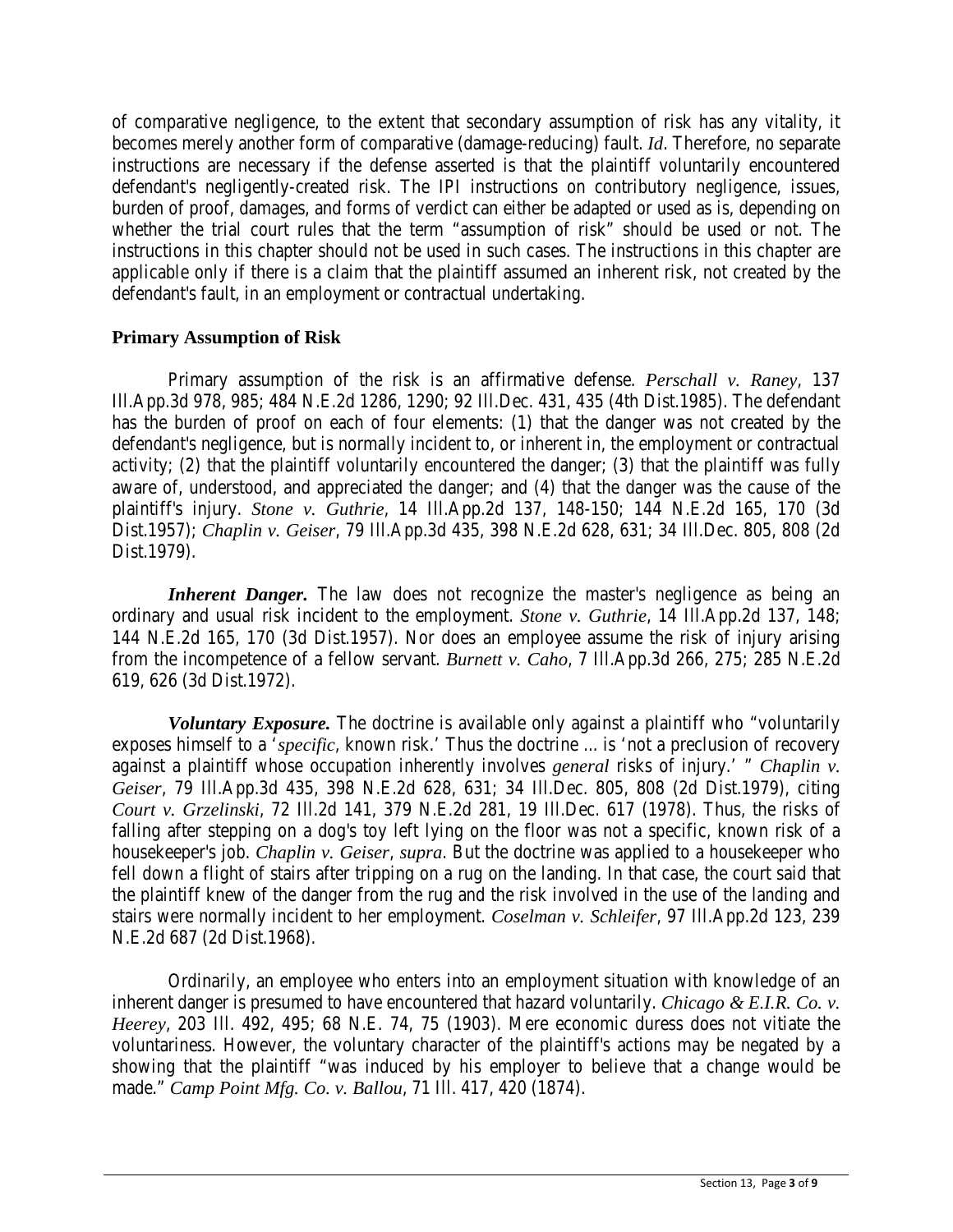*Subjective Knowledge and Appreciation of Danger.* The plaintiff must not only have actual knowledge of the danger, he must also *appreciate* the danger and the risks connected with it. *Fox v. Beall*, 314 Ill.App. 144, 147; 41 N.E.2d 126, 128 (2d Dist.1942). The test is a subjective one; not what plaintiff should have known, but what he *in fact* did know and appreciate. *Russo v. The Range, Inc.*, 76 Ill.App.3d 236, 238-239; 395 N.E.2d 10, 13-14; 32 Ill.Dec. 63, 66-67 (1st Dist.1979); *Maytnier v. Rush*, 80 Ill.App.2d 336, 349; 225 N.E.2d 83, 90 (1st Dist.1967). However, a plaintiff cannot elude application of the doctrine with "protestations of ignorance in the face of obvious danger." *Russo v. The Range, Inc.*, 76 Ill.App.3d 236, 238- 239; 395 N.E.2d 10, 13-14; 32 Ill.Dec. 63, 66-67 (1st Dist.1979). "A person of sufficient age and experience is chargeable with knowledge of the ordinary risks and hazards of his employment, and will be presumed to have notice of and to have assumed such risks which, to a person of his age and experience, are, or ought to be, obvious." *Mack v. Davis*, 76 Ill.App.2d 88, 98; 221 N.E.2d 121, 126 (2d Dist.1966). Ordinarily, this is a fact issue for the jury unless the facts are so clear that reasonable persons could not differ as to whether the plaintiff appreciated the danger. *Fox v. Beall*, 314 Ill.App. 144, 147;, 41 N.E.2d 126, 128 (2d Dist.1942); *Hinrichs v. Gummow*, 41 Ill.App.2d 428, 434-435; 190 N.E.2d 610, 612-613 (2d Dist.1963).

*Causation.* The defense is only applicable if the plaintiff's injury was caused by the danger the risk of which the plaintiff is claimed to have assumed. Therefore, it is important that the danger be clearly identified, since there may be other risks as to which the defense would not apply.

*Violation of Statute.* Assumption of risk cannot be used as a defense to a limited group of statutes that are intended to protect a certain class of persons from dangers against which they are deemed less able to protect themselves. In such cases, it is the policy of the law to impose upon the defendant a nondelegable duty to comply with the statute.

It is often proper to instruct the jury that assumption of the risk is not a defense to such claims, even though the defendant did not make assumption of the risk an issue in the case. *Gilmore v. Toledo, P. & W. R. Co.*, 64 Ill.App.2d 218, 212 N.E.2d 117, 120 (3d Dist.1965), *aff'd*, 36 Ill.2d 510, 224 N.E.2d 228 (1967) (F.E.L.A.); *Vandaveer v. Norfolk & W. Ry. Co.*, 78 Ill.App.2d 186, 222 N.E.2d 897 (5th Dist.1966) (same). Such an instruction should be given "when the issue of assumption of risk is expressly or implicitly before the jury, even though not explicitly raised at trial . . . . The issue of assumption of the risk is before the jury whenever there is any evidence from which it could be inferred that the employee had assumed the risk." *Hamrock v. Consolidated Rail Corp.*, 151 Ill.App.3d 55, 501 N.E.2d 1274, 1279; 103 Ill.Dec. 736, 741 (1st Dist.1986).

For an example of such instructions, see IPI 160.09 (FELA).

# **Instructions on Primary Assumption of Risk**

In order for primary assumption of the risk to become an issue, the defendant must assert it as an affirmative defense. The risk must be an inherent danger associated with the employment or activity which is the subject of the contract between the parties, and it cannot be a risk created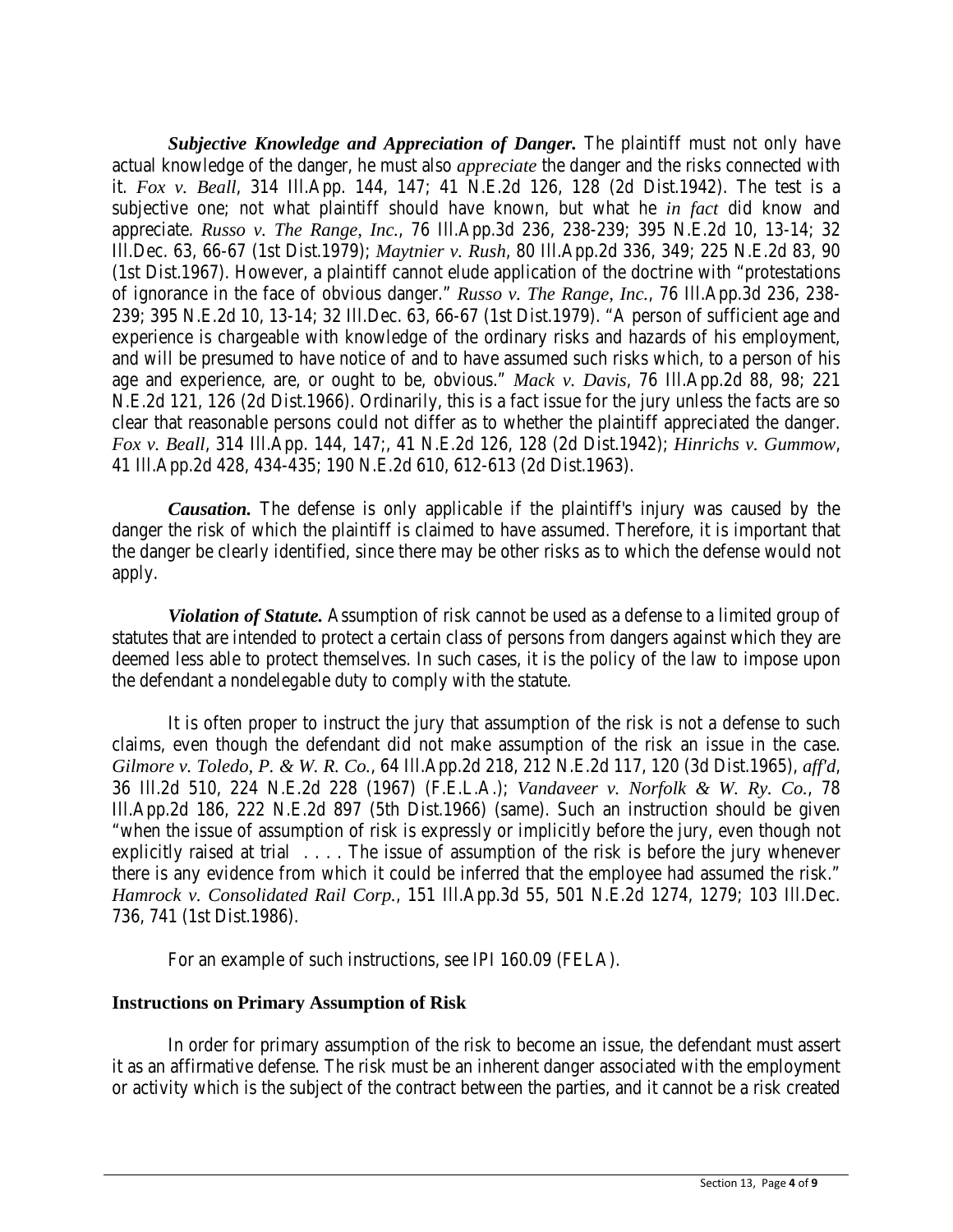by the defendant's negligence. Thus, when the plaintiff claims negligence in that the defendant (employer) negligently failed to protect him against an inherent risk, not created by the defendant's negligence, the defendant may invoke the assumption of risk defense. If, after presentation of the evidence, fact issues remain concerning this defense, then IPI 13.01 or 13.02 may be appropriate.

On the other hand, when the plaintiff alleges that the defendant (whether an employer or not) is negligent with respect to a risk created by the defendant's negligence, the proper defense is contributory/comparative fault. In that case, the instructions in this chapter do not apply.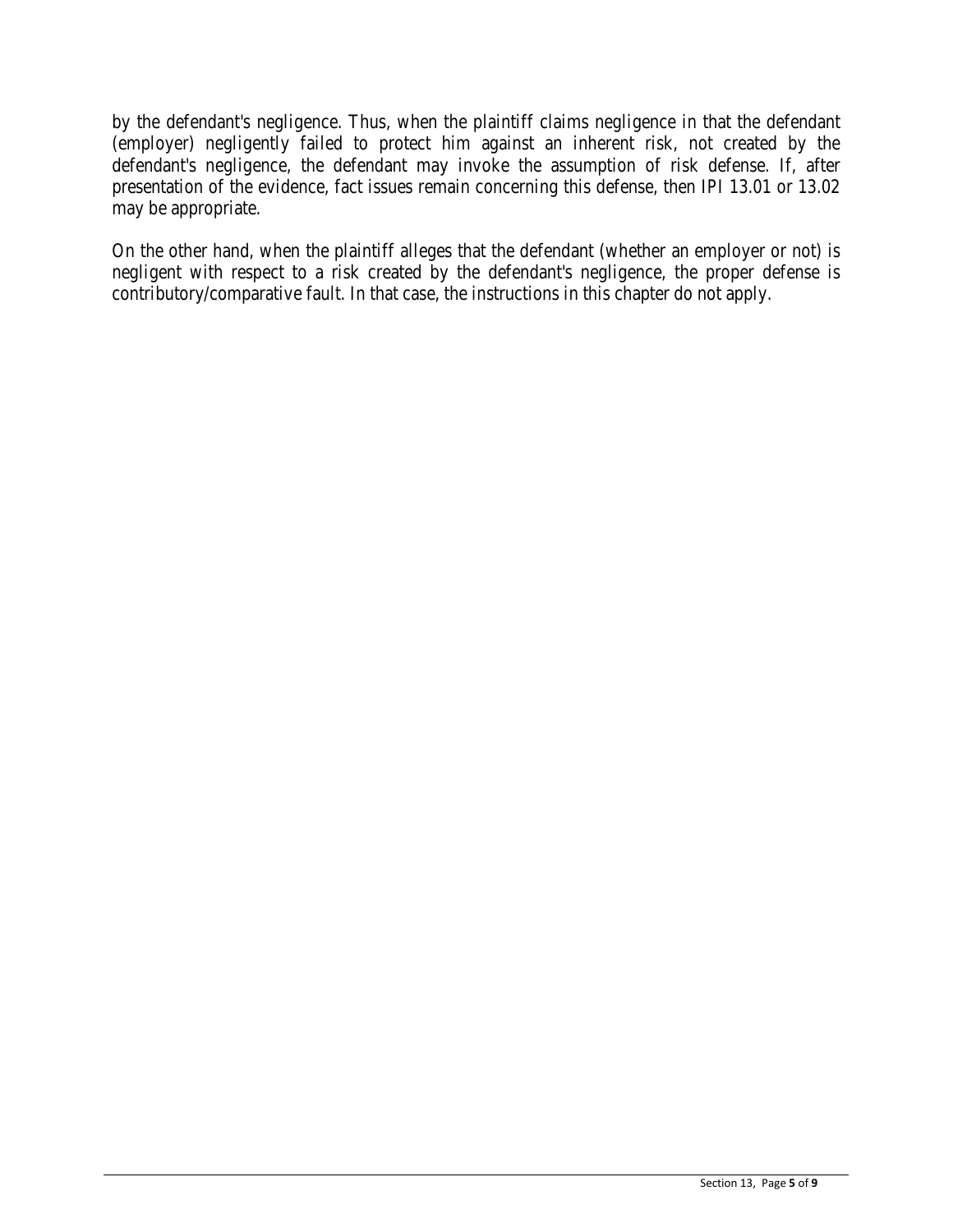## **13.01 Assumption of Risk--Contractual Relationship--Burden of Proof**

[As to Count  $\qquad$ ] The defendant has raised the affirmative defense that the plaintiff assumed the risk of injury from the danger which the plaintiff claims caused his injury. To prove this defense, the defendant has the burden of proving each of the following propositions:

First, that the defendant and the plaintiff had [an agreement] [a contract] under which the plaintiff was to participate in activities which exposed him to the danger that resulted in the injury of which he complains[,] [namely, describe danger].

Second, that the danger was one that ordinarily accompanies the activities contemplated in the [agreement] [contract].

Third, that the plaintiff had actual knowledge of this danger and understood and appreciated the nature and extent of the risk;

Fourth, that the plaintiff voluntarily subjected himself to this danger; and

Fifth, that this danger was the cause of the plaintiff's [alleged] [injuries] [damages].

If you decide that each of these propositions has been proved, then your verdict should be for the defendant [as to Count | I. If, on the other hand, you decide that any of these propositions has not been proved, then the defendant has not proved the affirmative defense of assumption of the risk.

### **Notes on Use**

This instruction may be used only when a defendant has affirmatively raised the issue of assumption of risk by his pleadings.

This instruction is proper only when the specific danger in question was inherent in the employment or activity and was *not* created by the defendant's negligence. *See* Introduction (IPI 13.00). If the danger allegedly was created by the defendant's negligence, then the contributory/comparative negligence instructions should be used.

If the plaintiff has other allegations of negligence (or other fault) besides the charge that the defendant failed to protect him against the danger which is the subject of this defense, then it will be necessary to include the bracketed phrase naming the particular danger of which the plaintiff allegedly assumed the risk, so that the jury does not use this defense against claims to which it does not apply. In such a case, this claim should be identified as a separate count to keep it distinct from such other claims.

Optionally, the bracketed phrase identifying the specific danger may also be used in any case, even one involving a single risk, to insure that the jury is focused on the *specific* danger in issue and not on *general* risks inherent in the activity. The doctrine does not apply to the latter. *Chaplin v. Geiser*, 79 Ill.App.3d 435, 398 N.E.2d 628, 631; 34 Ill.Dec. 805, 808 (2d Dist.1979).

If the court rules that one or more propositions are undisputed or are established as a matter of law, those propositions can be omitted from the instruction and the remaining paragraphs renumbered.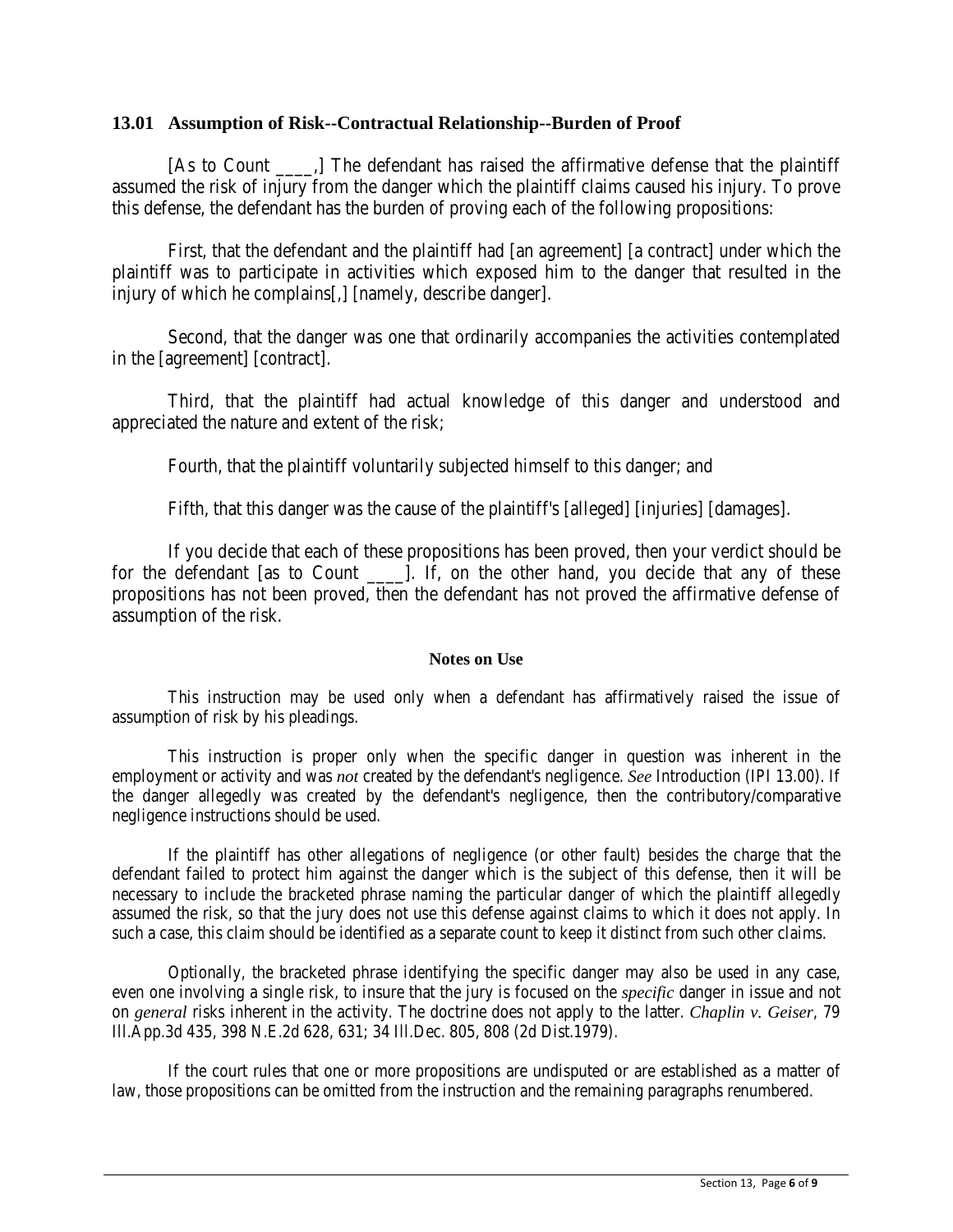This instruction does not apply to the defense of assumption of the risk in strict product liability cases. See IPI Chapter 400.

# **Comment**

*See* Introduction (IPI 13.00), *supra*, for a discussion of this defense.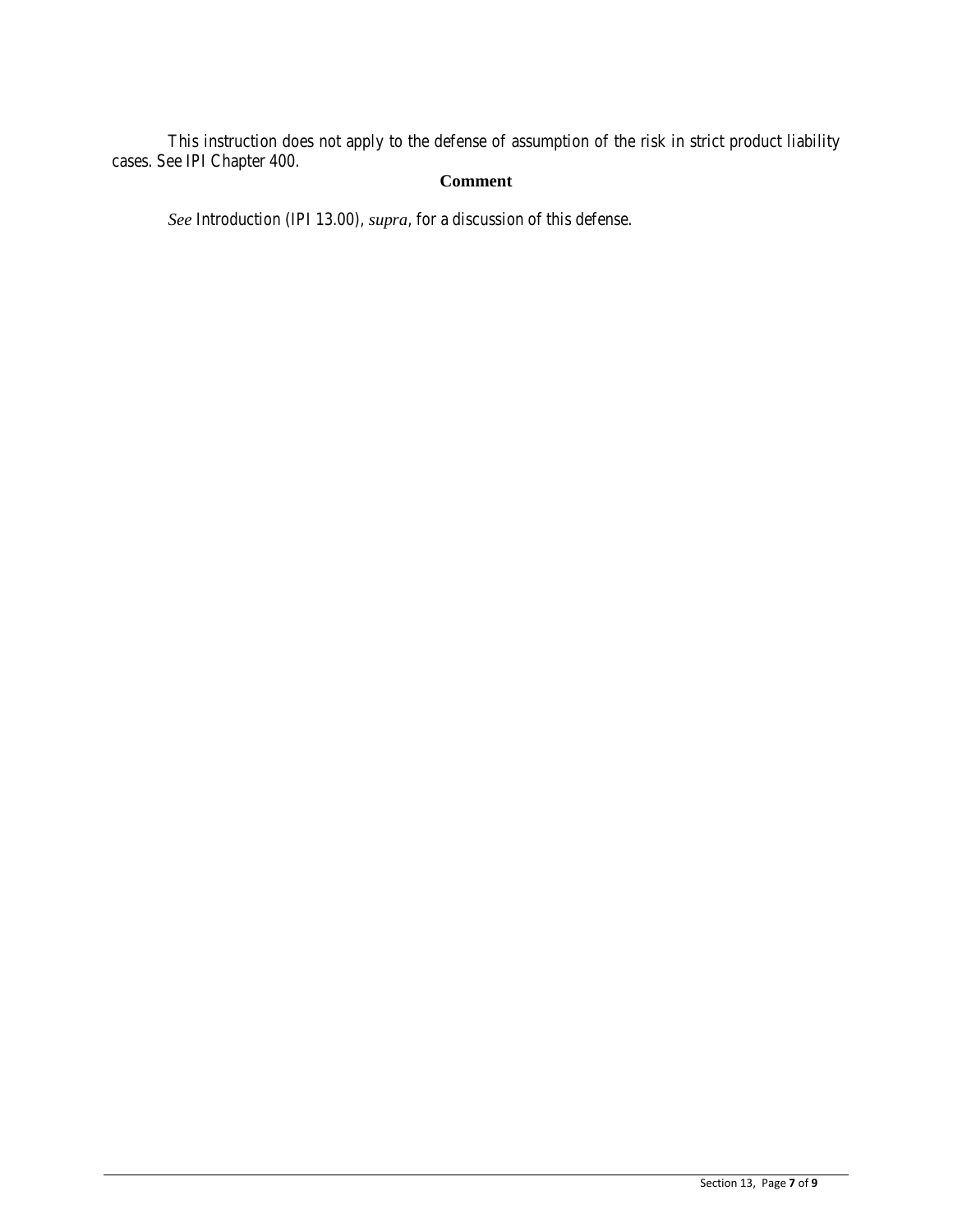## **13.02 Assumption of Risk--Employer-Employee Relationship--Burden of Proof**

[As to Count \_\_\_\_,] The defendant has raised the affirmative defense that the plaintiff assumed the risk of injury from the danger which the plaintiff claims caused his injury. To prove this defense, the defendant has the burden of proving each of the following propositions:

First, that at the time of the occurrence in question, the plaintiff was the defendant's employee;

Second, that performing the duties of his employment exposed the plaintiff to the danger that resulted in the injury of which he complains[,] [namely, describe danger];

Third, that the danger was one that ordinarily accompanies the employment;

Fourth, that the plaintiff had actual knowledge of this danger and understood and appreciated the nature and extent of the risk;

Fifth, that the plaintiff voluntarily subjected himself to this danger; and

Sixth, that this danger was the cause of the plaintiff's [alleged] [injuries] [damages].

If you decide that each of these propositions has been proved, then your verdict should be for the defendant [as to Count \_\_\_\_\_]. If, on the other hand, you decide that any of these propositions has not been proved, then the defendant has not proved the affirmative defense of assumption of the risk.

### **Notes on Use**

This instruction may be used only when a defendant has affirmatively raised the issue of assumption of risk by his pleadings.

This instruction is proper only when the specific danger in question was inherent in the employment or activity and was *not* created by the defendant's negligence. *See* Introduction (IPI 13.00). If the danger allegedly was created by the defendant's negligence, then the contributory/comparative negligence instructions should be used.

If the plaintiff has other allegations of negligence (or other fault) besides the charge that the defendant failed to protect him against the danger which is the subject of this defense, then it will be necessary to include the bracketed phrase naming the particular danger of which the plaintiff allegedly assumed the risk, so that the jury does not use this defense against claims to which it does not apply. In such a case, this claim should be identified as a separate count to keep it distinct from such other claims.

Optionally, the bracketed phrase identifying the specific danger may also be used in any case, even one involving a single risk, to insure that the jury is focused on the *specific* danger in issue and not on *general* risks inherent in the activity. The doctrine does not apply to the latter. *Chaplin v. Geiser*, 79 Ill.App.3d 435, 398 N.E.2d 628, 631; 34 Ill.Dec. 805, 808 (2d Dist.1979).